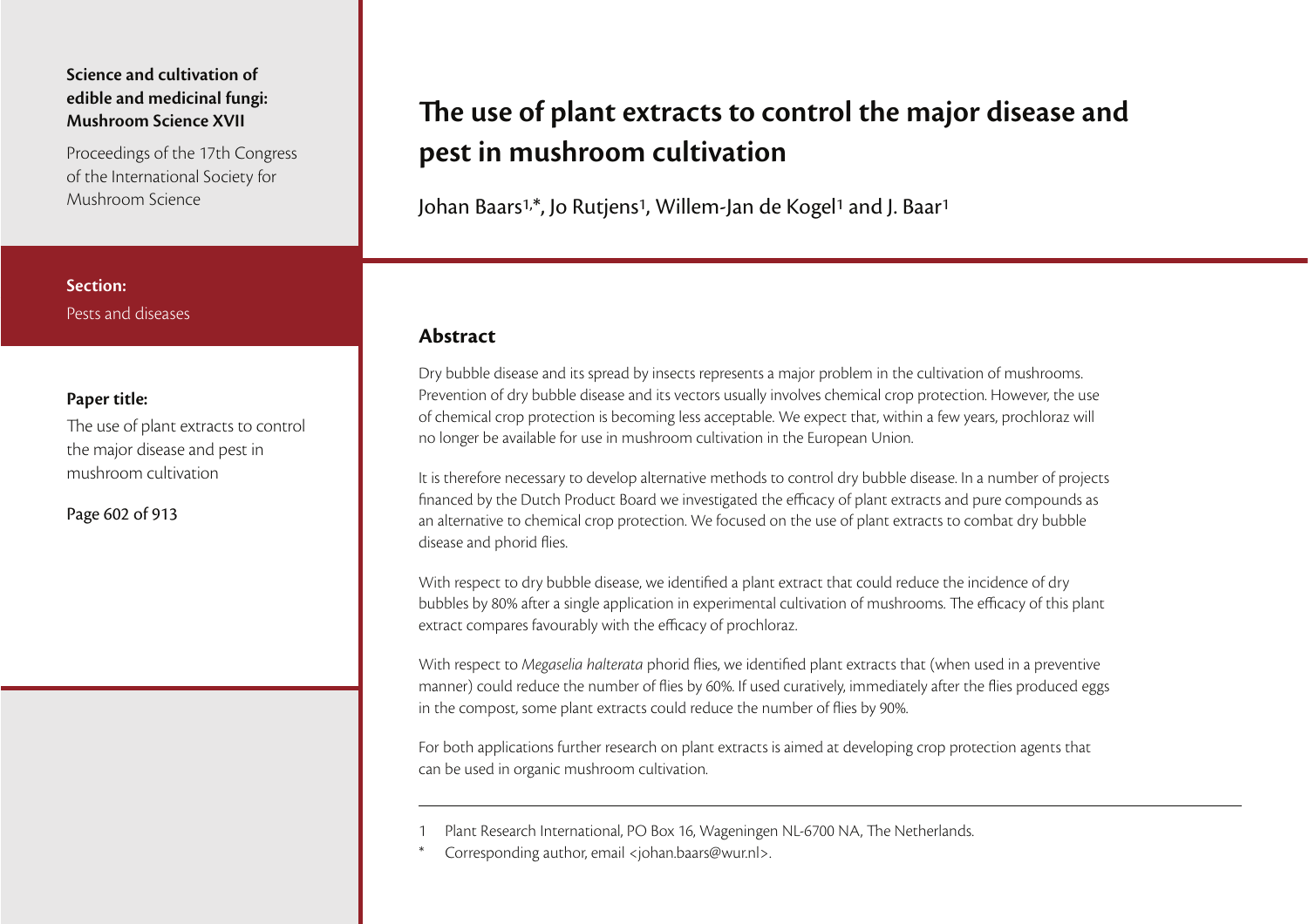Proceedings of the 17th Congress of the International Society for Mushroom Science

**Section:**Pests and diseases

### **Paper title:**

The use of plant extracts to control the major disease and pest in mushroom cultivation

Page 603 of 913

## **1. Introduction**

Pests and fungal diseases are a major problem in the Dutch mushroom industry. Currently, the phorid fly Megaselia halterata is the predominant important pest organism in The Netherlands. One of the most prominent fungal diseases is dry bubble disease, caused by Verticillium fungicola. A combination of these two organisms on mushroom farms represents a bigger problem, as the phorid flies can spread the spores of Verticillium fungicola and thereby act as vectors for the fungal disease (Geels et al. 1988).

In the near future, Dutch growers will mostly have to rely on preventive measures to control phorid flies and dry bubble disease. It is expected that a number of chemical crop protection agents will be withdrawn from use in mushroom cultivation, minimising the options of chemical control. Next to this, government and consumers are much more aware of food safety issues. This means that within EurepGap and QS certification much more attention is paid on preventing the maximum residue limits of chemical crop protection agents being exceeded. This may lead to a decision by the grower not to use a chemical crop protection agent. It could even be forbidden by a retail organisation to use certain chemical crop protection agents.

The need for alternative, non-chemical crop protection agents is therefore evident. With respect to controlling mushroom pests, there already is a non-chemical alternative. Sciarid mushroom flies (Lycoriella auripila, the main type and not a major problem in The Netherlands) are as effectively controlled by the entomopathogenic nematode Steinernema feltiae as by the chemical crop protection agent diflubenzuron. However control of phorid flies is at best variable (Scheepmaker et al. 1997). Therefore, for phorid flies, an alternative is needed.

With respect to controlling mushroom fungal diseases there are currently no non-chemical alternatives on the market. Essential oils derived from plants may provide such alternatives (Isman 2000). Sokovic and Van Griensven (2006) have shown growth-inhibiting effects of essential oils or their components on cultures of the fungal pathogens Verticillium fungicola var. fungicola and Trichoderma harzianum (Th1), Trichoderma aggressivum (Th2) and Trichoderma atroviride (Th3). Especially Origanum vulgare oil showed the highest and broadest activity. Its component carvacrol possessed the highest antifungal activity.

Also for the control of the sciarid flies Lycoriella mali (Choi et al. 2006) and Lycoriella ingenua (Park et al. 2006a,b) the use of plant essential oils has been investigated. Effects on the phorid fly Megaselia halterata have not been tested. This paper describes the use of plant essential oils as possible crop protection agents for the control of the mushroom pest Megaselia halterata and the fungal pathogen Verticillium fungicola.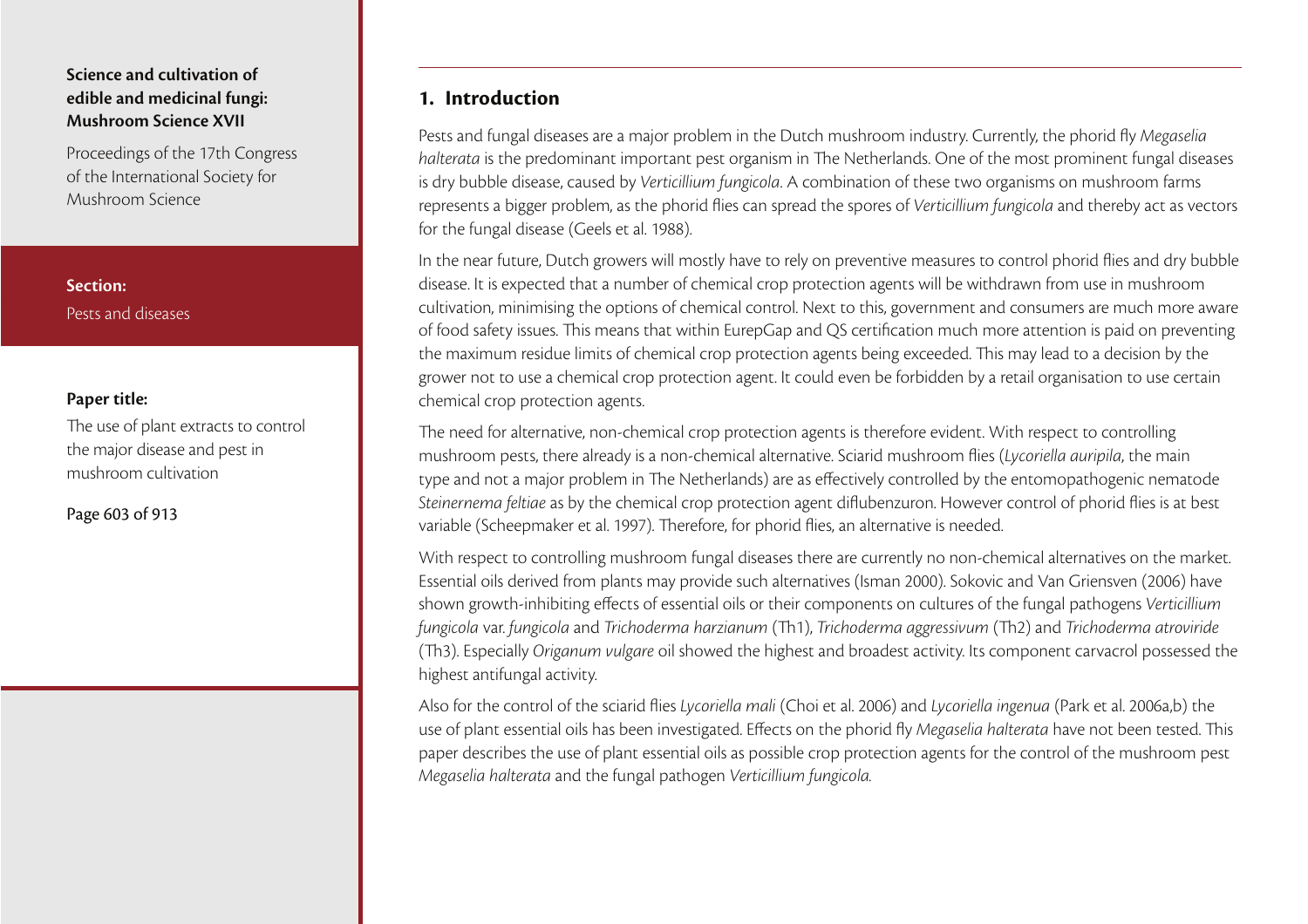Proceedings of the 17th Congress of the International Society for Mushroom Science

**Section:**Pests and diseases

## **Paper title:**

The use of plant extracts to control the major disease and pest in mushroom cultivation

Page 604 of 913

# **2. Materials and methods**

## **2.1. Plant extracts and essential oils**

Plant extracts and essential oils were supplied by Plant Research International (PRI) and for one experiment by Prof. Van Griensven. In order not to frustrate commercialisation of the relevant extracts or essential oils for the mushroom industry, the names are coded.

## **2.2. Experiments with dry bubble disease**

The effects of application of plant extracts on the incidence of dry bubble disease were tested in three independent experiments. Commercially available full-grown compost was used in all experiments. Compost was filled in 0.2 m<sup>2</sup> trays containing 15 kg of compost. After casing, the trays were infected by spraying the casing soils with fresh spore suspensions ( $3 \times 10^5$  spores/tray) of Verticillium fungicola var. fungicola strain V9503. This strain was maintained in our own collection. Ruffling was done on day 11 and venting-off started on day 14 after casing. Three flushes of mushrooms were harvested daily (except for the weekend). Yields of healthy mushrooms and numbers of spotted mushrooms and dry bubbles were recorded.

To test their effect in controlling dry bubble disease, plant extracts were applied both in different concentrations (2–6%) and at different times in the growing cycle (after casing or both after casing and after first flush). Each treatment was tested in five replicates. Plant extracts were dissolved either in 70% ethanol, sunflower oil or 1% Luxan H solution. Application of the solvent on infected trays was used as a control. Infected trays without treatment with plant extracts were used as a positive control on the success of infection. Non-infected trays were used as a positive control on yield. Statistical analysis of results (ANOVA) was performed using Genstat, 8th edition.

## **2.3. Experiments with phorid mushroom flies**

### 2.3.1. Olfactometer experiments

To test the response of phorid flies to plant extracts as a preventive action, a still-air olfactometer modified according to Van Tol et al. (2002) (Figure 1) was used. Ten phorid flies were released in the large dish on top of the olfactometer. The large dish had two exits, each leading to a different source of scent. The phorid flies were offered a choice between two scents: full grown compost (4 grams) with and without plant extracts. Plant extracts (10 µL) were pipetted onto a cotton tip and placed on top of the compost. A cotton tip without plant extract was used as a control. After 2 hours of incubation at 20°C in darkness, the number of phorid flies is each compartment was counted. Each experiment was performed in 10 replicates. Statistical analysis of the results was performed using a paired t-test (Sokal and Rohlf 1995).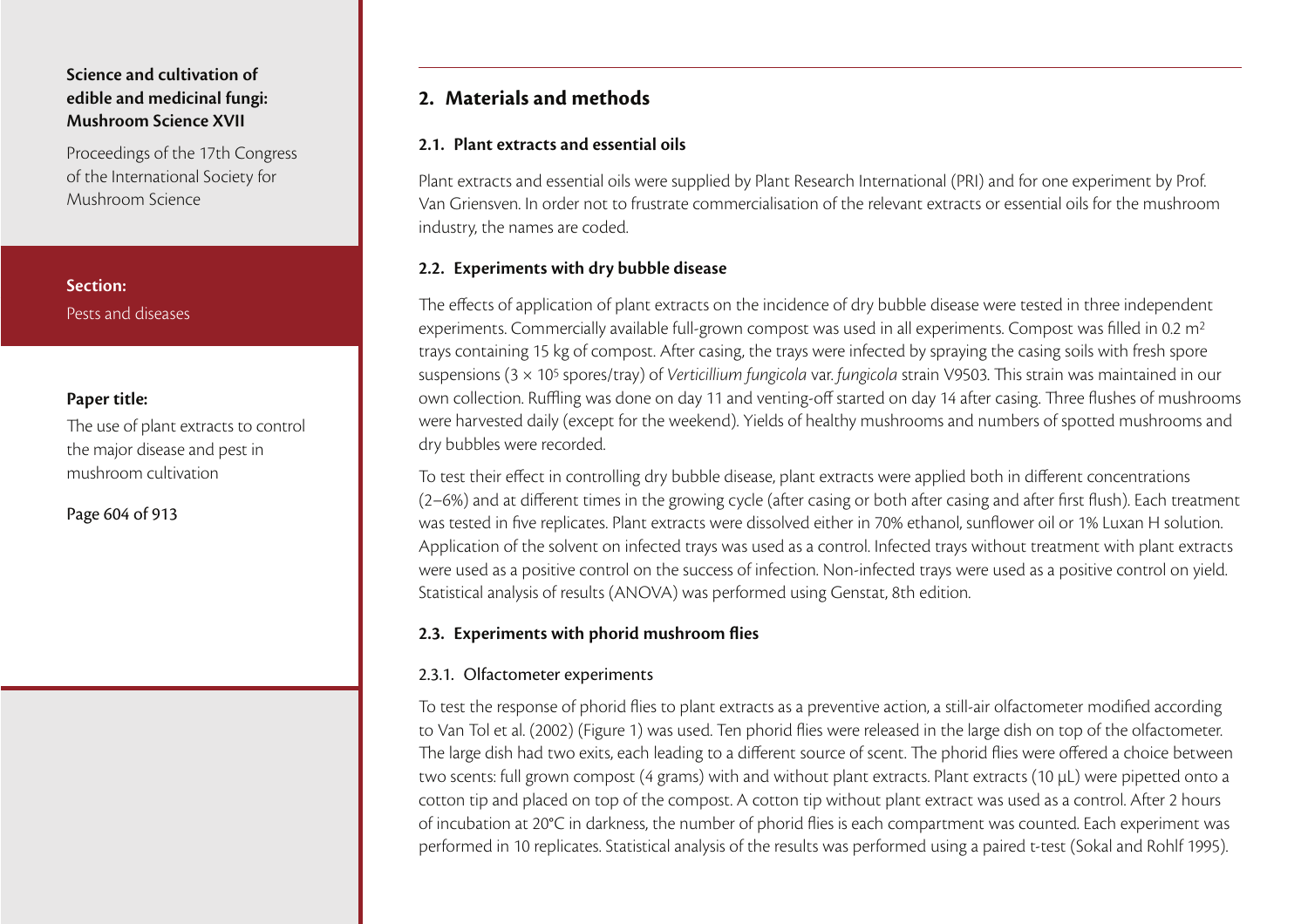Proceedings of the 17th Congress of the International Society for Mushroom Science

**Section:**Pests and diseases

#### **Paper title:**

The use of plant extracts to control the major disease and pest in mushroom cultivation

Page 605 of 913

#### 2.3.2. Compost experiments

Fully colonised compost was treated either before (preventive action) or after (curative action) egg deposition by the phorid mushroom flies. Egg deposition by phorid mushroom flies (M. halterata) was obtained by placing trays of fullgrown compost in a growing room of a heavily infected commercial mushroom farm for one (preventive action) or four (curative action) days. To predict chances of a successful infection, the number of mushroom flies in the growing room on the commercial mushroom farm was estimated using glue-traps.



**Figure 1.** Still-air olfactometer. Phorid mushroom flies were released in the top dish and were offered a choice between two samples of fully colonised compost. One of these samples served as a control; to the other one, plant extracts were added (on a cotton stick placed on top of the compost). The hypothesis was that phorid flies are equally attracted to the two portions of fully colonised compost. Repellent action of plant extracts results in a lower number of flies attracted to the compost, as compared to the control.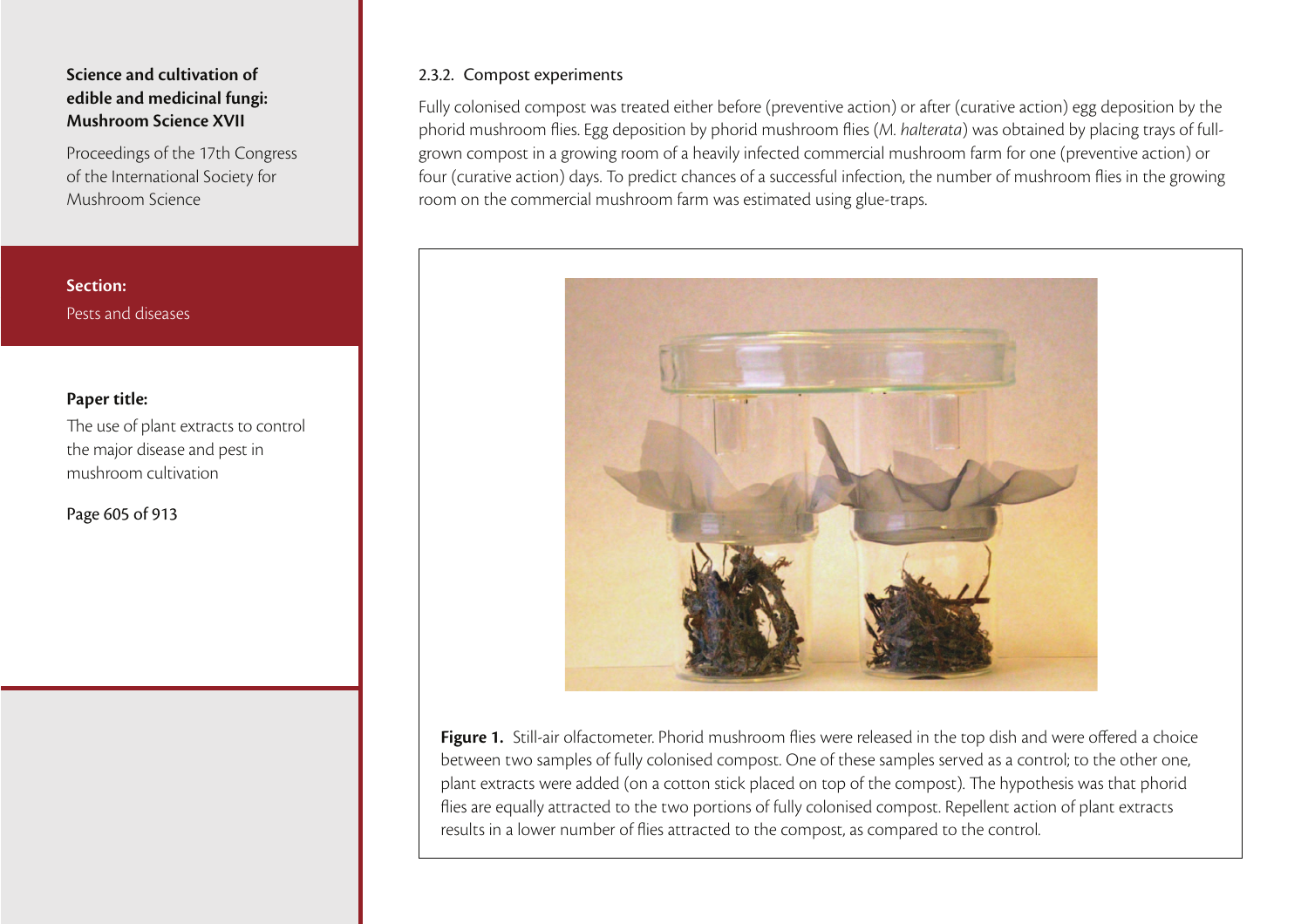Proceedings of the 17th Congress of the International Society for Mushroom Science

**Section:**Pests and diseases

#### **Paper title:**

The use of plant extracts to control the major disease and pest in mushroom cultivation

Page 606 of 913

Severity of the subsequent infection was tested by mixing 0.5 kg of infected compost with 1 kg of non-infected fully colonised compost and, after casing, allowing the flies to hatch in a closed container. All treatments were incubated at an average air/compost temperature of 24°C. All flies that emerged from the compost were caught on the glue-traps. After a period of 3½ weeks, it was assumed that all flies had hatched and the number of flies was counted. Statistical analysis of results (ANOVA) was performed using Genstat, 8th edition.

#### 2.3.3. Phytotoxicity tests

To test phytotoxicity effects of plant extracts on mushroom production, 15 kg of full-grown compost was filled into 0.2 m<sup>2</sup> trays and treated with plant extracts by watering the surface with 1 or 2% solutions of the extracts (using 1% Triton-X 100 as solvent). After casing, some trays received a second watering of 1 or 2% solutions of plant extracts (again using 1% Triton-X 100 as solvent) on the casing soil. The mushrooms were produced according to standard methods. Mushrooms were harvested from three flushes and yields were recorded. Each treatment was performed in five replicates. Statistical analysis of results (ANOVA) was performed using Genstat, 8th edition.

# **3. Results**

### **3.1. Effects on dry bubble disease**

The effect of three different plant extracts on the incidence of dry bubble disease was tested in preliminary experiments. Plant extracts were applied after casing and at different times during the cultivation cycle. Extracts were dissolved either in 70% ethanol or sunflower oil. Extracts were either applied once after casing or at a number of times during cultivation (i.e. after casing and after first flush etc.).

At concentrations between 25 and 50 mL plant extract/m<sup>2</sup>, the number of dry bubbles could be suppressed by 90%. Application of less than 10 mL did not significantly lower the number of dry bubbles.

However, application of 25–50 mL of active extract also had large effects on mushroom yield (lowered by 50%). Application of plant extracts above 10 mL of active extract/m<sup>2</sup> of casing soil, produced a marked reduction of colonisation of casing soil by Agaricus bisporus.

A second set of 13 plant extracts was tested in two independent experiments (Figure 2). The plant extracts were dissolved in 1% Luxan H. All plant extracts significantly decreased the number of dry bubbles in infected cultures  $(p = 0.05)$ . However, some plant extracts were more effective than others. Effects of the tested plant extracts on mushroom yields were limited. Yields of mushrooms of the non-infected controls in the two experiments were 36.00 kg/m<sup>2</sup> and 32.29 kg/m<sup>2</sup>. Application of plant extracts resulted in yield reductions of 1 or 2 kg/m<sup>2</sup>. Thus, yield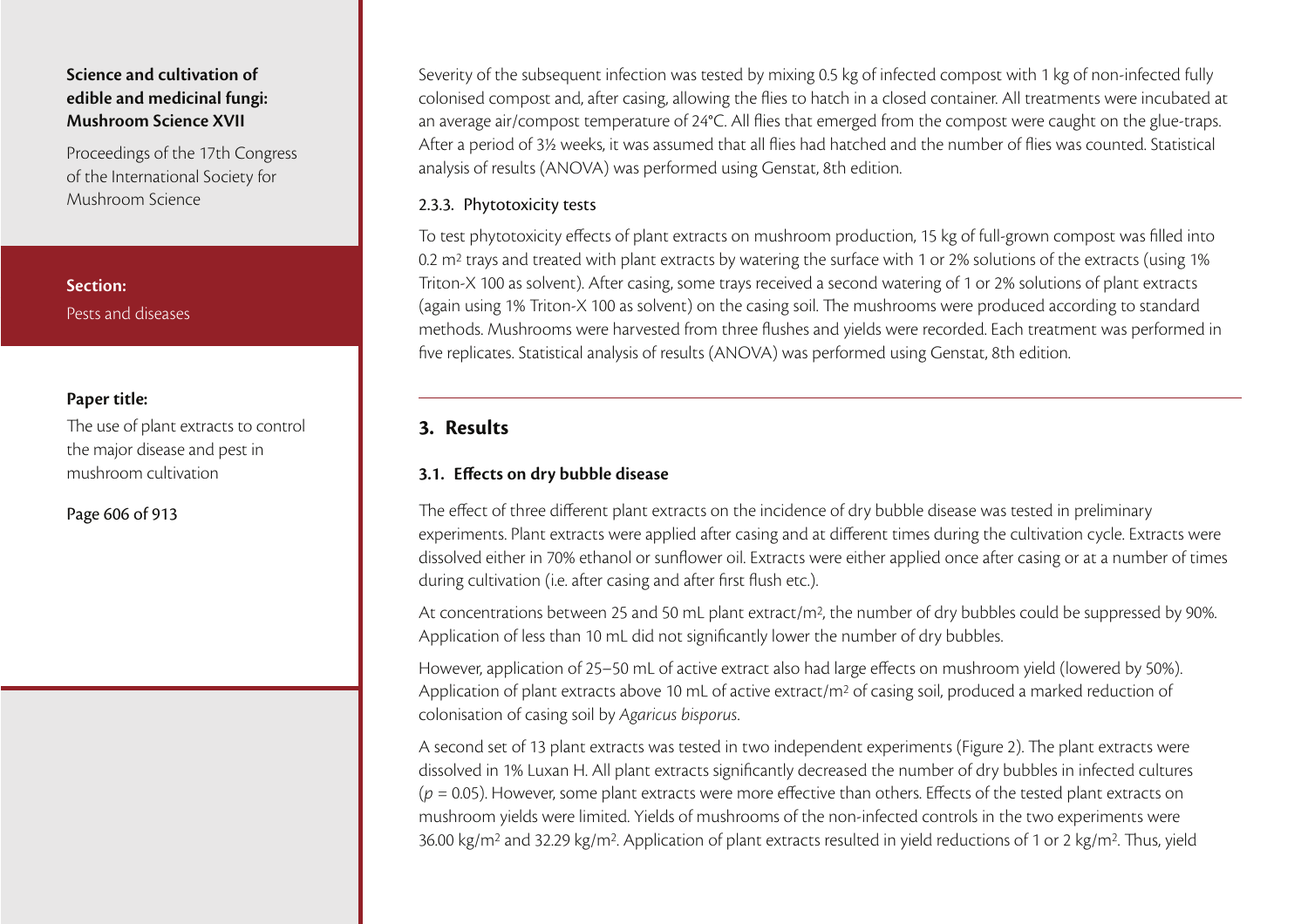Proceedings of the 17th Congress of the International Society for Mushroom Science

## **Section:**Pests and diseases

## **Paper title:**

The use of plant extracts to control the major disease and pest in mushroom cultivation

Page 607 of 913

reduction was quite limited and statistically not significant ( $p = -0.05$ ). It was noted, however, that application of plant extracts on the casing soil resulted in a statistically significant reduction of colonisation rate of casing soil by A. bisporus $(p = 0.05)$ .

Plant extracts PRI-01, PRI-03, PRI-07 and PRI-10 were selected for an additional test, in which larger volumes of plant extracts were tested. Figure 3 shows marked reductions of the number of dry bubbles in infected cultures for all four plant extracts. It must be noted that in this experiment the number of dry bubbles in the control (no plant extract/



**Figure 2.** Effect of application of plant extracts on infection with Verticillium fungicola var. fungicola. Effects were scored as number of dry bubbles that developed in three flushes of mushrooms. Results are from two independent experiments. Average numbers of dry bubbles in infected controls without plant extracts were 153 and 169 per 0.2 m<sup>2</sup>, respectively. Results of experimental treatments are given as percentage of the infected controls. Each treatment contained five replicates.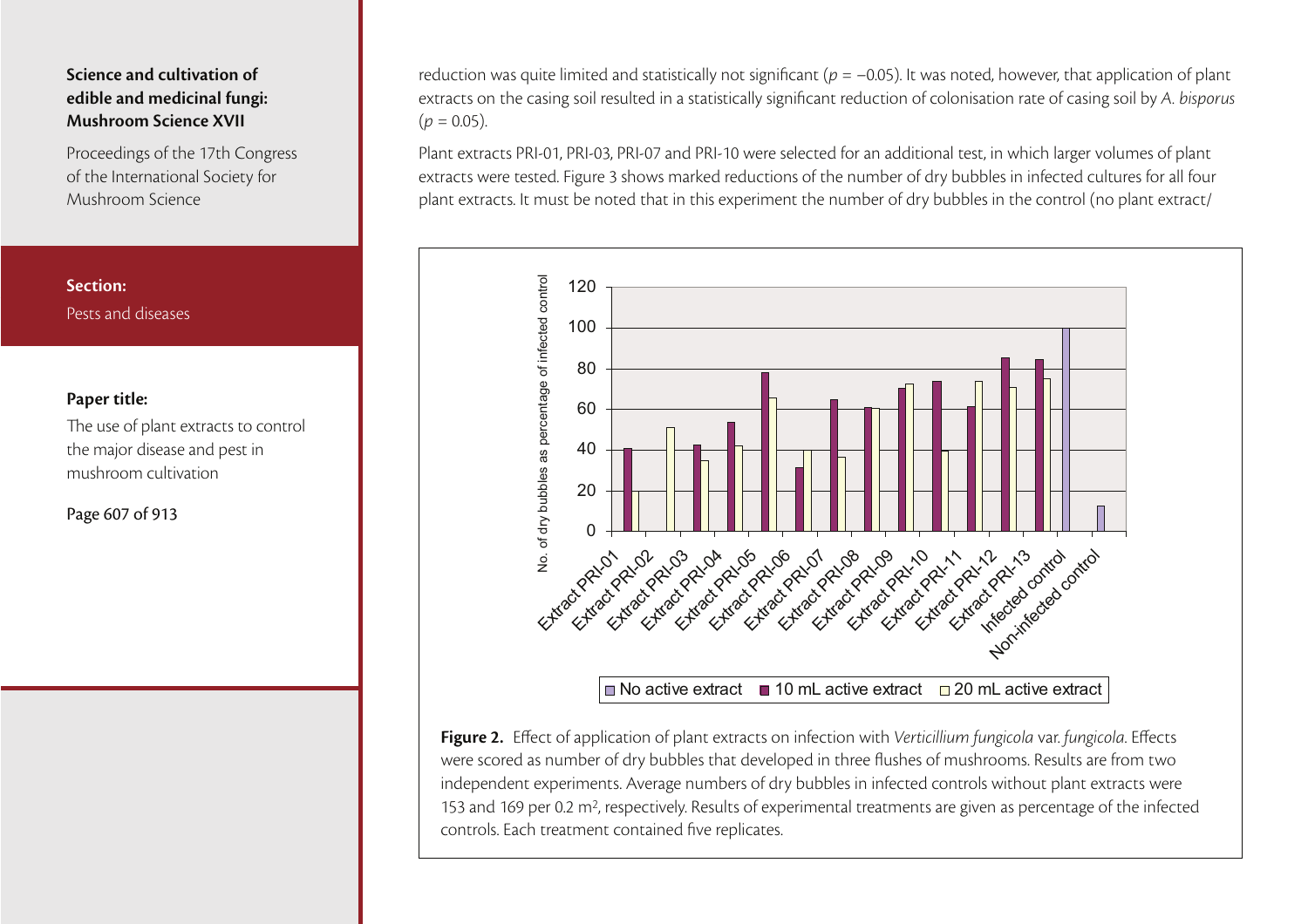Proceedings of the 17th Congress of the International Society for Mushroom Science

## **Section:**Pests and diseases

### **Paper title:**

The use of plant extracts to control the major disease and pest in mushroom cultivation

Page 608 of 913

infected) was much lower (91 per 0.2 m<sup>2</sup> tray) than in the previous experiments (153 and 169 per 0.2 m<sup>2</sup> tray). There is no clear dose-response relation but, in general, the highest dose of plant extracts reduced the number of dry bubbles best. It is also noteworthy that the treatment with only the solvent for the plant extracts showed a slight reduction in the number of dry bubbles.

Mushroom yield of the non-infected control was 31.9 kg/m2. Even at the higher concentrations of plant extracts no statistically significant reductions of yield were noted ( $p = 0.05$ ).



Figure 3. Effect of application of plant extracts on infection with Verticillium fungicola var. fungicola. Effects were scored as number of dry bubbles that developed in three flushes of mushrooms. Each treatment contained five replicates. Average number of dry bubbles in infected control without plant extracts was 91 per 0.2 m2. Results of experimental treatments are given as percentage of the infected controls.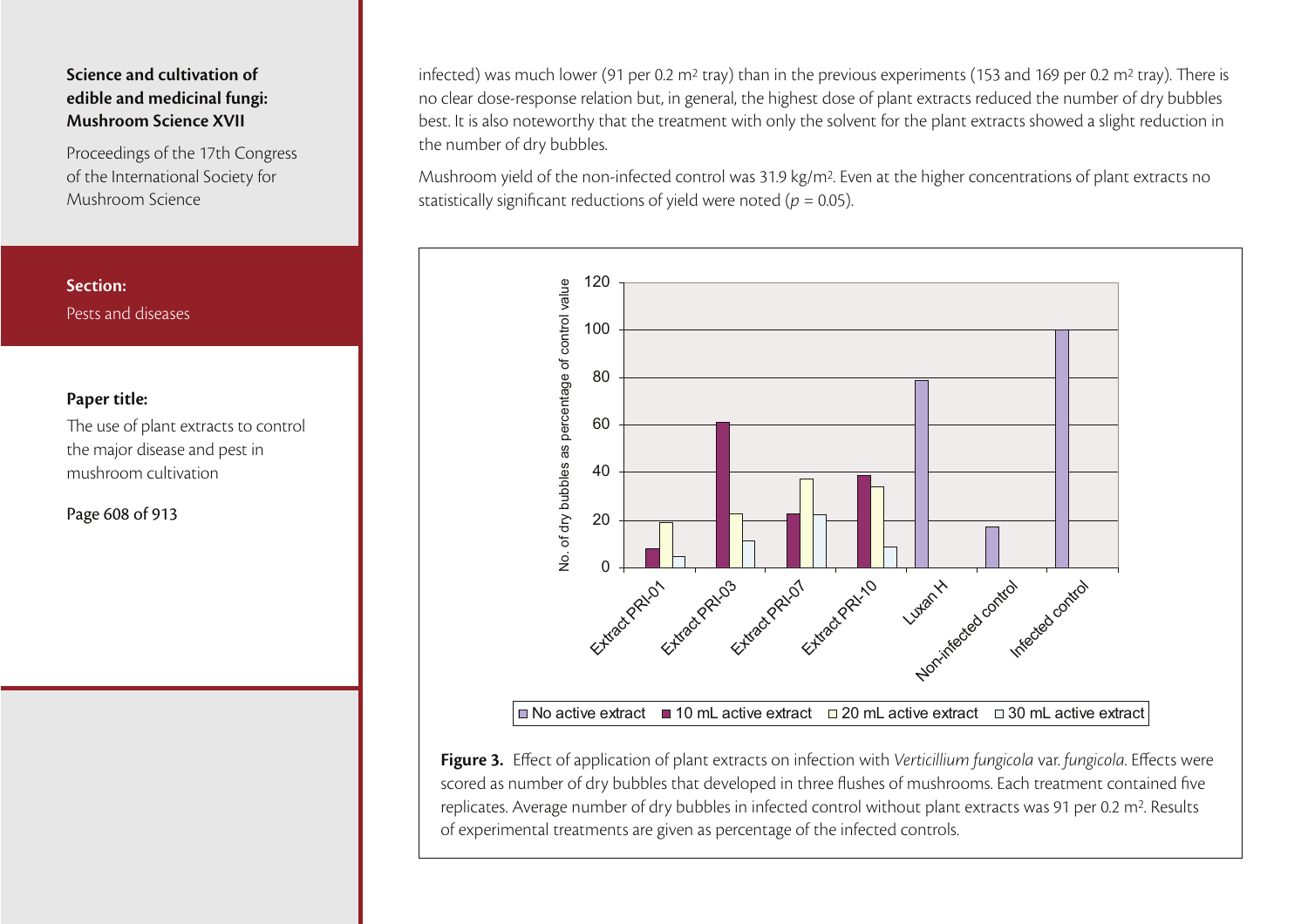Proceedings of the 17th Congress of the International Society for Mushroom Science

**Section:**Pests and diseases

## **Paper title:**

The use of plant extracts to control the major disease and pest in mushroom cultivation

Page 609 of 913

## **3.2. Effects on infection with phorid mushroom flies**

## 3.2.1. Olfactometer experiments

In the olfactometer experiments a good response of the phorid mushroom flies towards the different plant extracts was obtained. On average, 71% of the phorid mushroom flies moved towards the origin of a scent. As a control, the phorid mushroom flies were given a choice between fully colonised compost in one container and fully colonised compost with plant extracts in the other container. It was expected that the phorid flies would be equally attracted to both sources of scent.

As a second control, the phorid mushroom flies were offered the choice between fully colonised compost in one container and an empty container. Here it was expected that the majority of the phorid mushroom flies would accumulate near the container containing the fully colonised compost. Results are summarised in Figure 4. In both control experiments, the phorid mushroom flies behaved as expected. No difference in the number of flies was found when they were offered a choice between two containers with fully colonised compost. In the second control experiment, a statistically significant majority of flies accumulated near the fully colonised compost.

When offering the phorid mushroom flies a choice between fully colonised compost and fully colonised compost containing plant extracts, it was noted that a statistically significant majority of phorid mushroom flies avoided fully colonised compost containing the plant extracts PRI-02, PRI-11 and PRI-13. The strongest repelling effect was obtained when using extracts PRI-11 and PRI-13. For these two extracts a fumigation effect was also noted. Of 11 phorid flies that visited the compost with plant extract PRI-11, nine did not survive. Apparently, the vapour of this extract is toxic to the phorid flies. Extracts PRI-01 and PRI-03 did not exhibit a repelling effect.

## 3.2.2. Compost experiments

Application of plant extracts for controlling infection of compost with phorid mushroom flies was tested in two ways. Plant extracts were tested for their usefullness in preventing infection of compost and in curing an already infected compost.

To test the preventive action of addition of plant extracts to compost, four trays of fully colonised compost were placed for one day in a growing room that was heavily infected with phorid mushroom flies. Two of these trays were treated with 20 mL active ingredient per m2. Extracts were applied on the surface of the compost using 1% Luxan-H as a solvent. The other two trays remained untreated.

The severity of the subsequent infection was tested by mixing 0.5 kg of infected compost with 1 kg of non-infected fully colonised compost and, after casing, allowing the flies to hatch in a closed container. After the flies had hatched, the numbers of flies on the glue-traps were counted. Some plant extracts were able to prevent infection with phorid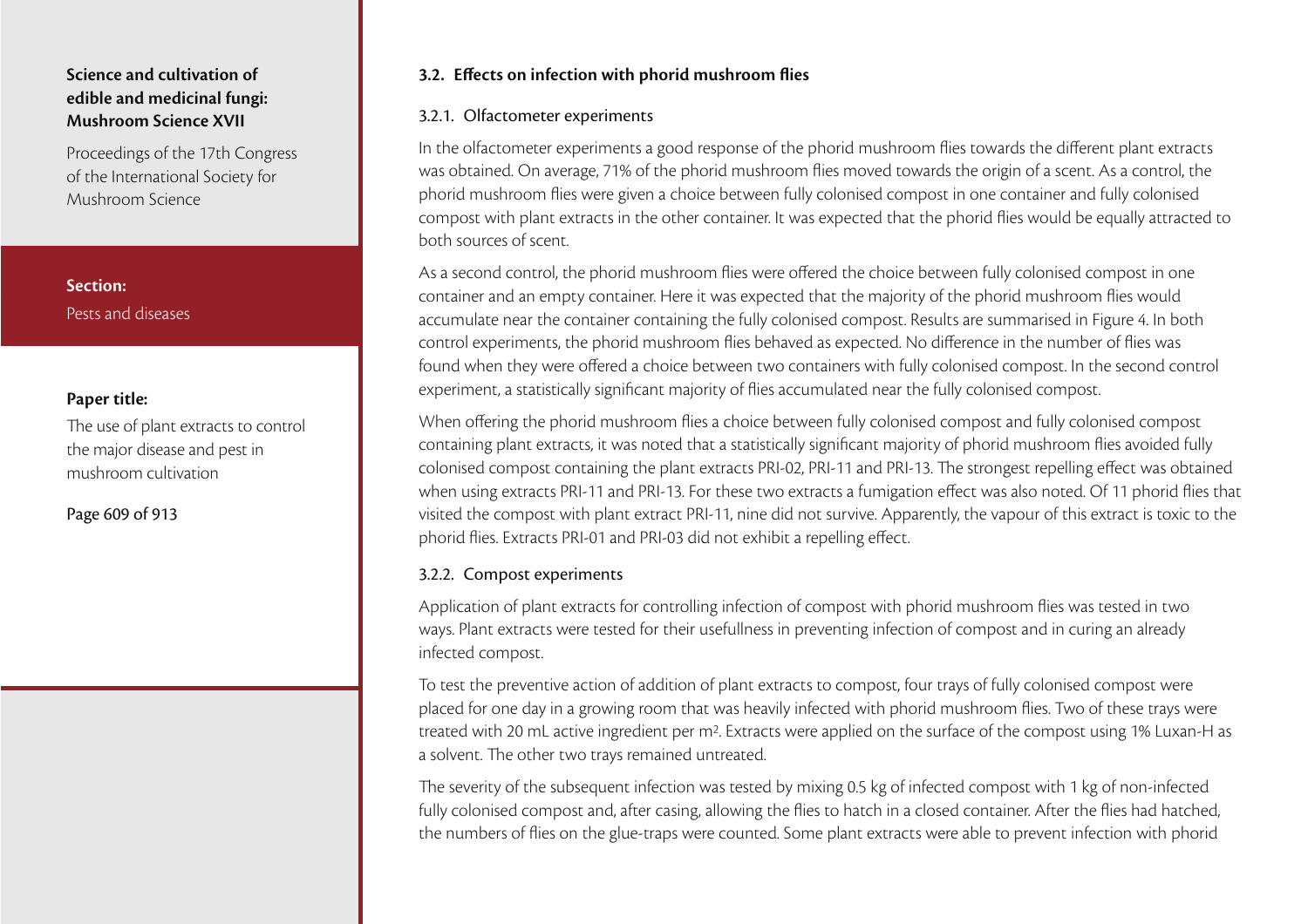Proceedings of the 17th Congress of the International Society for Mushroom Science

**Section:**Pests and diseases

#### **Paper title:**

The use of plant extracts to control the major disease and pest in mushroom cultivation

Page 610 of 913

mushroom flies to a considerable extent (Figure 5). Extracts PRI-02 and PRI-11 were most effective and reduced the number of phorid mushroom flies by 50–60%. It is also noteworthy that the solvent (1% Luxan-H), when used without plant extracts added, appeared to lower the number of flies caught.

To test if plant extracts were able to kill phorid mushroom flies in already infected compost, fully colonised compost was placed for 4 days in a growing room that was heavily infected with phorid mushroom flies. During these 4 days flies were allowed to deposit eggs in the compost. After this infection period, compost was treated with a solution of 1 or 2% of plant extract dissolved in Triton X100. Again, severity of the infection was tested by mixing 0.5 kg of infected compost with 1 kg of non-infected fully colonised compost and, after casing, allowing the flies to hatch in a closed container. After the flies had hatched, the numbers of flies on the glue-traps were counted. Some plant extracts were



**Figure 4.** Results of olfactometer experiments. In these experiments, 10 phorid mushroom flies were released in a still-air olfactometer (Figure 1) and offered a choice between full-grown compost and full-grown compost with the scent of a plant extract. After incubation for 2 hours in the dark at 20°C the number of flies in each compartment was counted. Experiments were repeated ten-fold. Results are shown as the percentage of flies in each compartment. Statistically significant differences are indicated with  $*(p = 0.05)$  or  $*** (p = 0.01)$ .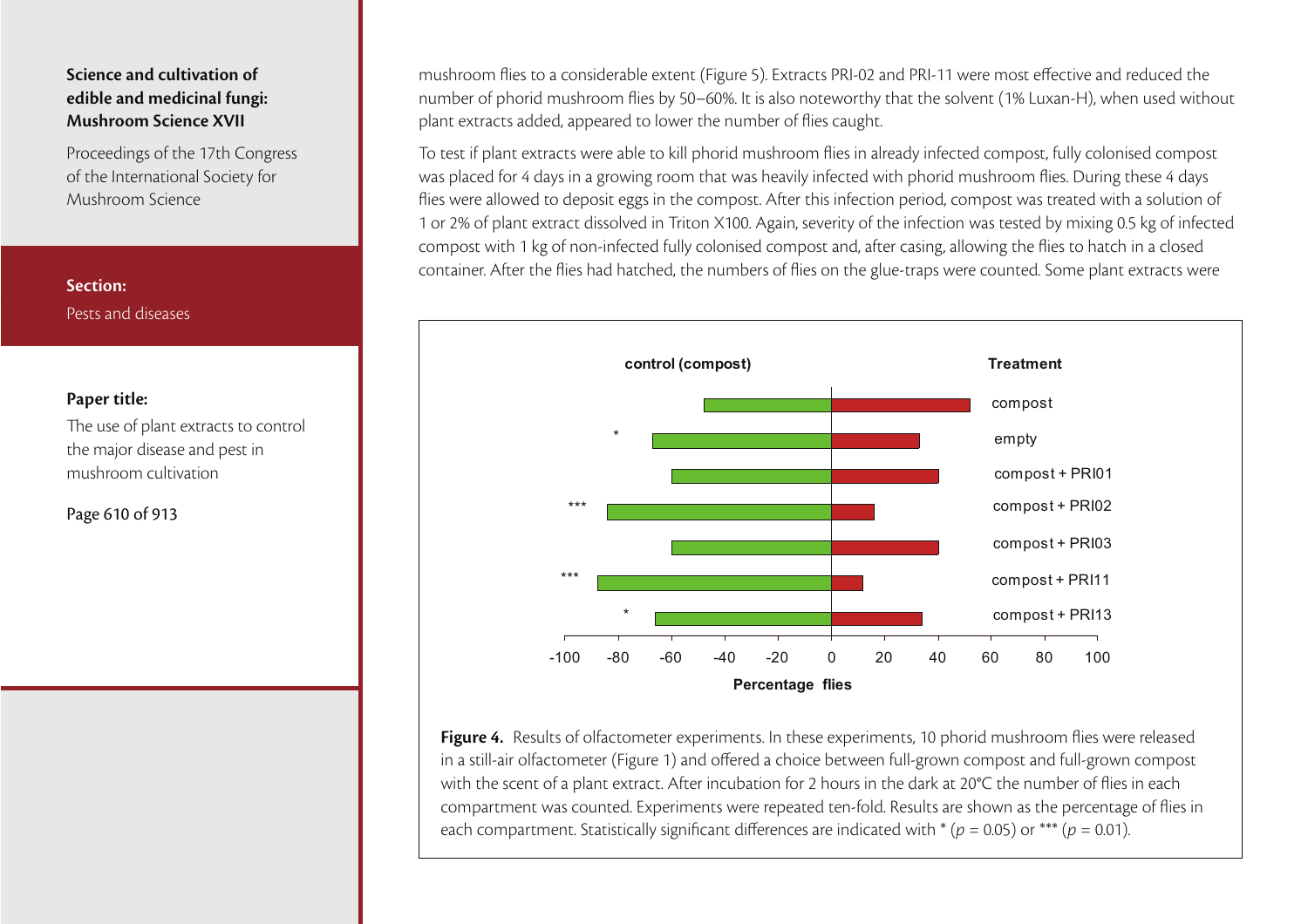Proceedings of the 17th Congress of the International Society for Mushroom Science

**Section:**Pests and diseases

#### **Paper title:**

The use of plant extracts to control the major disease and pest in mushroom cultivation

Page 611 of 913

able to cure infected compost to a large extent (Figure 6). A 1% solution of plant extract PRI-02 reduced the number of phorid mushroom flies that hatched by 89%. For all plant extracts tested, a dose-response effect was noted. Also Triton-X 100 by itself reduced the number of phorid mushroom flies.

## 3.2.3. Phytotoxicity tests

Experiments on phytotoxicity of plant extracts PRI-01, PRI-02, PRI-03, PRI-11 and PRI-13 showed that a single application did not harm mushroom production. Application of plant extracts PRI-02 and PRI-03 (8 mL active extract/m<sup>2</sup>) even resulted in a small but statistically significant ( $p = 0.05$ ) increases in productivity of 2 and 1.6 kg/m<sup>2</sup>,



**Figure 5.** Preventive effects of plant extracts to phorid mushroom flies. Compost (with or without treatment with plant extracts) was exposed to infection with phorid flies. Severity of the subsequent infection was tested by mixing 0.5 kg of infected compost with 1 kg of non-infected fully colonised compost and, after casing, allowing the flies to hatch in a closed container. Depicted are the numbers of phorid flies caught after 3½ weeks of incubation at 24°C. Plant extracts were applied on the compost surface as a solution in 1% Luxan-H.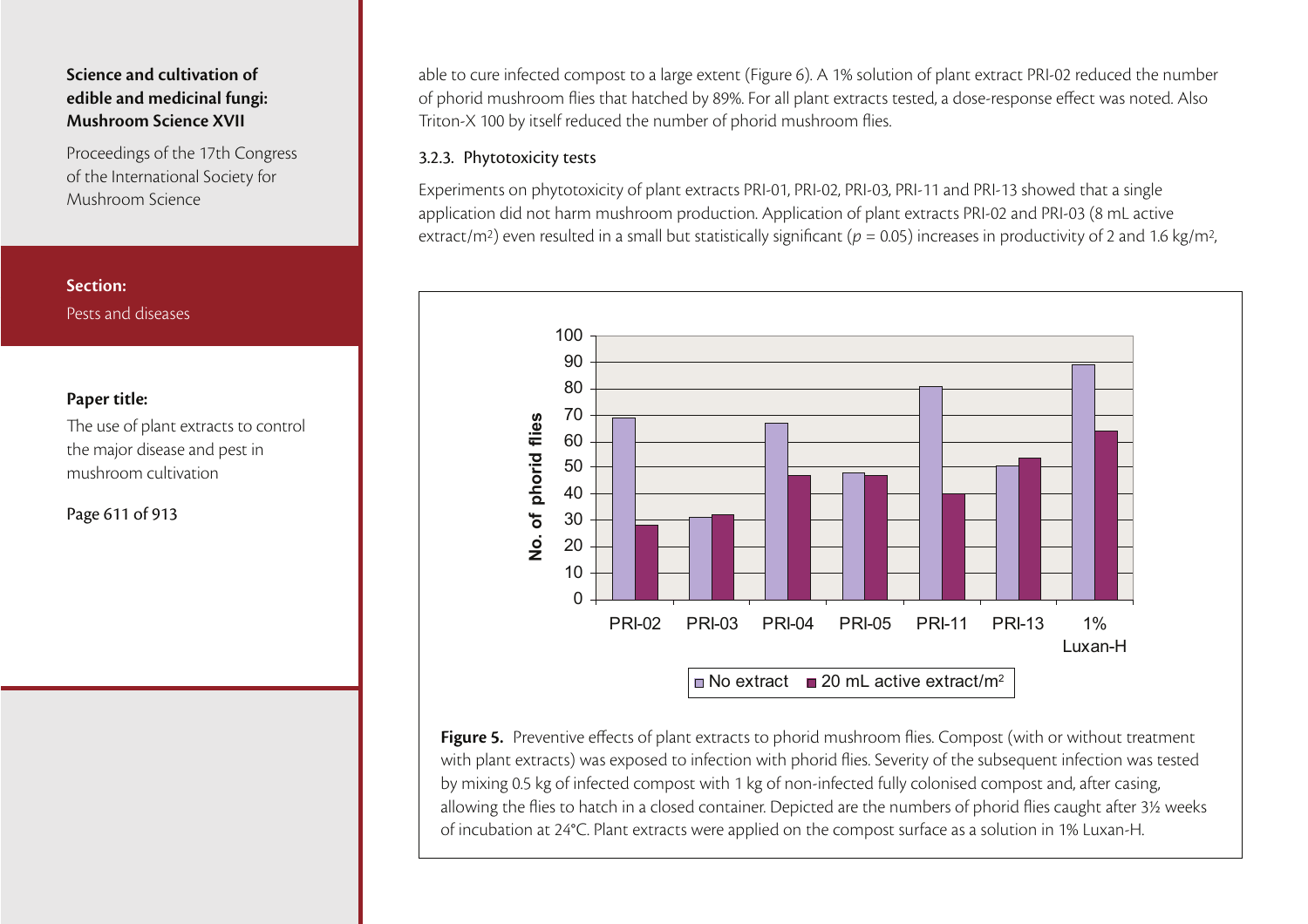Proceedings of the 17th Congress of the International Society for Mushroom Science

# **Paper title:**

**Section:**

Pests and diseases

The use of plant extracts to control the major disease and pest in mushroom cultivation

Page 612 of 913

respectively. Application of plant extract PRI-03 both on compost (8 mL active extract/m2) and casing soil (again 8 mL active extract/m<sup>2</sup>) also showed a small but statistically significant ( $p = 0.05$ ) increase of productivity of 1.7 kg/m<sup>2</sup>. All other plant extracts had no significant effect on productivity of the compost.



**Figure 6.** Ability of plant extracts to cure infected compost from phorid mushroom flies. Compost was exposed to infection with phorid flies. After infection, compost was treated with plant extracts. Severity of the infection after treatment was tested by mixing 0.5 kg of infected compost with 1 kg of non-infected fully colonised compost and, after casing, allowing the flies to hatch in a closed container. Depicted are the numbers of phorid flies caught after 3½ weeks of incubation at 24°C. Plant extracts were applied on the compost surface as a solution in Triton-X 100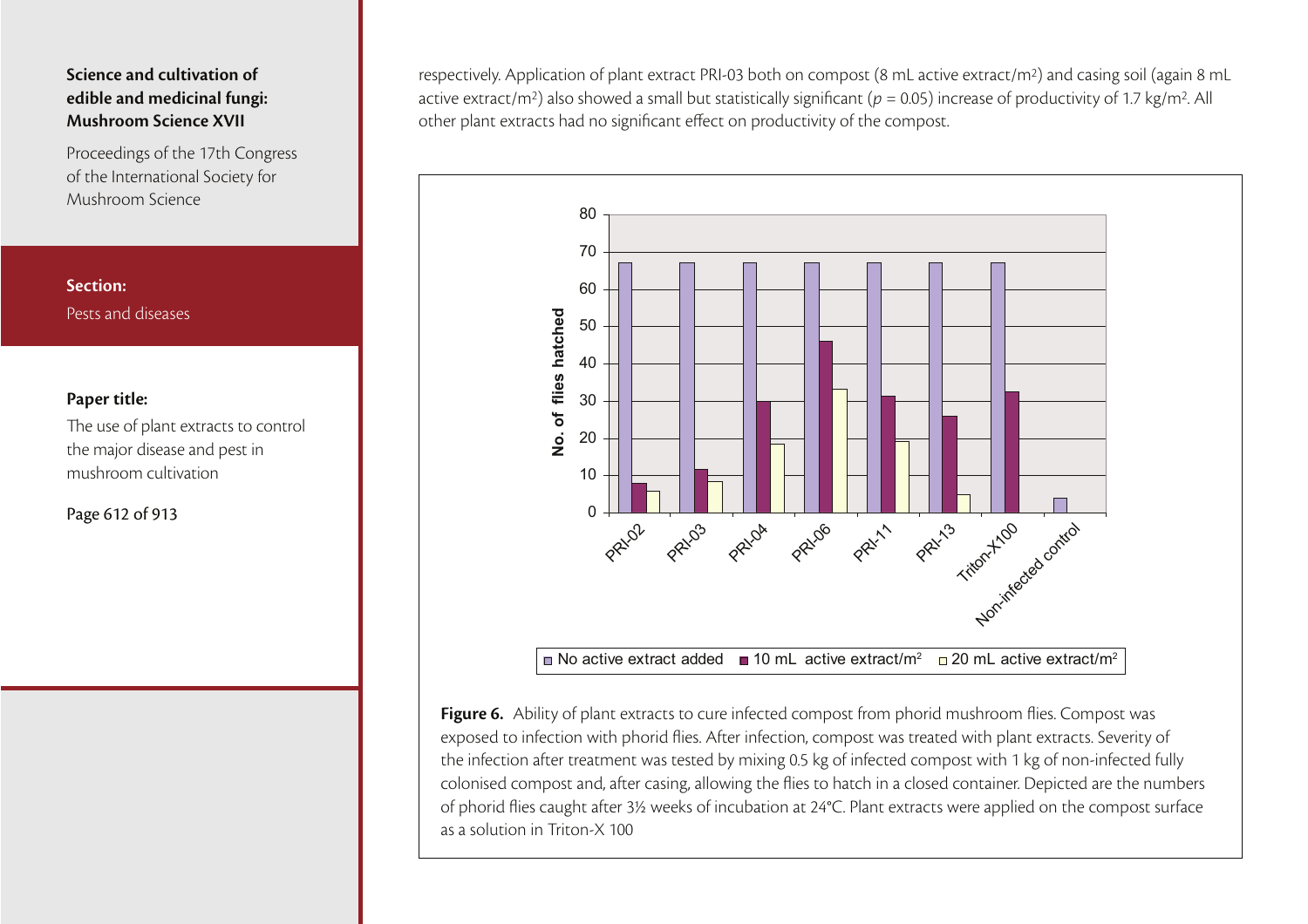Proceedings of the 17th Congress of the International Society for Mushroom Science

**Section:**Pests and diseases

## **Paper title:**

The use of plant extracts to control the major disease and pest in mushroom cultivation

Page 613 of 913

# **4. Conclusion**

The combination of the presence of phorid mushroom flies and dry bubble disease (caused by V. fungicola) causes problems on Dutch mushroom farms. Spores of V. fungicola are easily spread by the phorid mushroom flies (Geels et al. 1988). Therefore, both phorid mushroom flies and dry bubble disease need to be effectively controlled. In The Netherlands deltamethrin, diflubenzuron and malathion are available for pest control. For control of dry bubble disease, prochloraz-Mn is available. However, in the next few years it is expected that a number of these crop protection agents will no longer be available. On one hand, the manufacturing companies are expected to be reluctant to prolong registration of these chemicals for use in mushroom production. On the other hand, retail organisations will put more emphasis on produce that is free of residues of chemical crop protection agents. In addition to this, an increased tolerance of V. fungicola var. fungicola towards prochloraz-Mn is reported (Desrumeax and Sedeyn 2001; Gea et al. 2005) so it is to be expected that control of this pathogen using prochloraz will become increasingly difficult. The need for development of alternative methods of crop protection is obvious.

The results described in this paper show that plant extracts can control both dry bubble disease and phorid mushroom flies, without negative effects on mushroom yield. For some plant extracts, even these preliminary results show levels of control that are at least comparable to chemical crop protection agents. For comparison, prochloraz-Mn reduces the incidence of dry bubbles by 73% after a single application (2 grams/m2). (No figures are known for deltamethrin.) Further optimisation of the application method might even improve their performance.

Plant extracts are considered to be low-risk crop protection agents (Isman 2006). Steam distillation of aromatic plants yields essential oils. These oils have long been used as fragrances and flavourings in the perfume and food industries. With respect to the use of plant extracts as insecticides, the broadest range of botanicals is allowed in the United States. However, within the European Union regulatory approval is still a barrier for use of plant extracts as crop protection agents. Currently, efforts are made in the European Union to facilitate the registration of plant protection products containing plant extracts.

# **5. References**

Choi W.-S., Park B.-S., Lee Y.-H., Jang D.Y., Yoon H.Y. and Lee S.-E. 2006. Fumigant toxicities of essential oils and monoterpenes against Lycoriella mali adults. Crop Protection, 25, 398–401.

Desrumaux B and Sedeyn P. 2001. Resistance of dry bubbles (Verticillium fungicola var. fungicola) to prochloraz—2nd series. Champignonberichten, 191, 8–11.